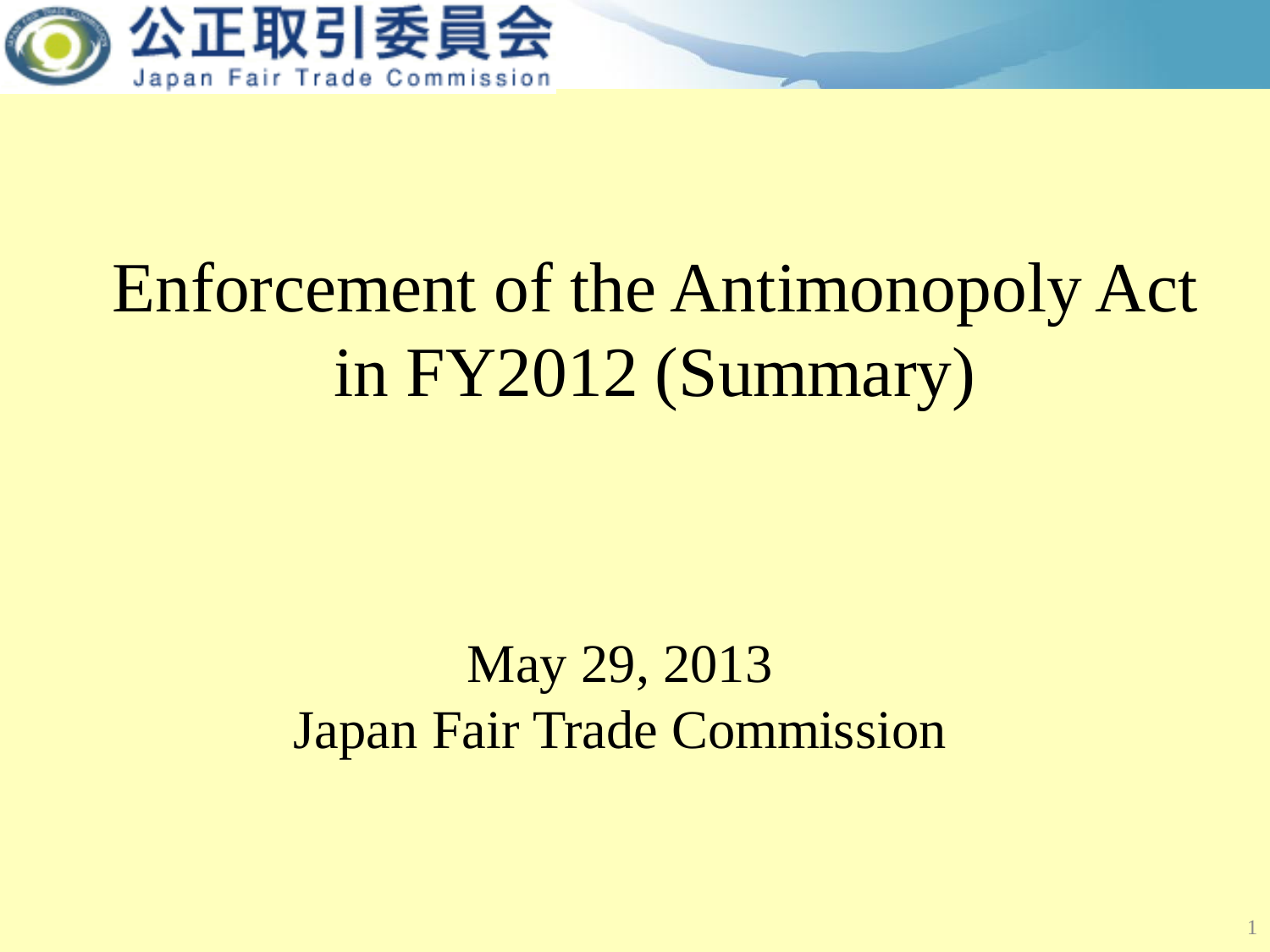Cease and Desist Orders and Surcharge Payment Orders



## Number of cease and desist orders: **20**

| Bid-rigging (in private demand) | 15             | EPS blocks; auto parts                                                                                                                                                                                                        |
|---------------------------------|----------------|-------------------------------------------------------------------------------------------------------------------------------------------------------------------------------------------------------------------------------|
| Bid-rigging (in public demand)  | $\overline{4}$ | General engineering works, etc. ordered by<br>Shikoku Regional Development Bureau, the<br>Ministry of Land, Infrastructure, Transport and<br>Tourism and Kochi prefecture (some part was<br>assisted by government officials) |
| Price-fixing cartels            |                | <b>Bearings</b>                                                                                                                                                                                                               |

## Total surcharge amount: **Approx. 25.1 billion yen**

 Since FY2008, the total surcharge amount **has been hovering high**, exceeding 25 billion yen every year.

Changes in the Total Surcharge Amount over the Last Decade

| <b>FY</b>              |                                                           |  |  |  |  |
|------------------------|-----------------------------------------------------------|--|--|--|--|
| Total<br>(billion yen) | 3.86 11.15 18.87 9.26 11.29 27.03 36.07 72.08 44.25 25.07 |  |  |  |  |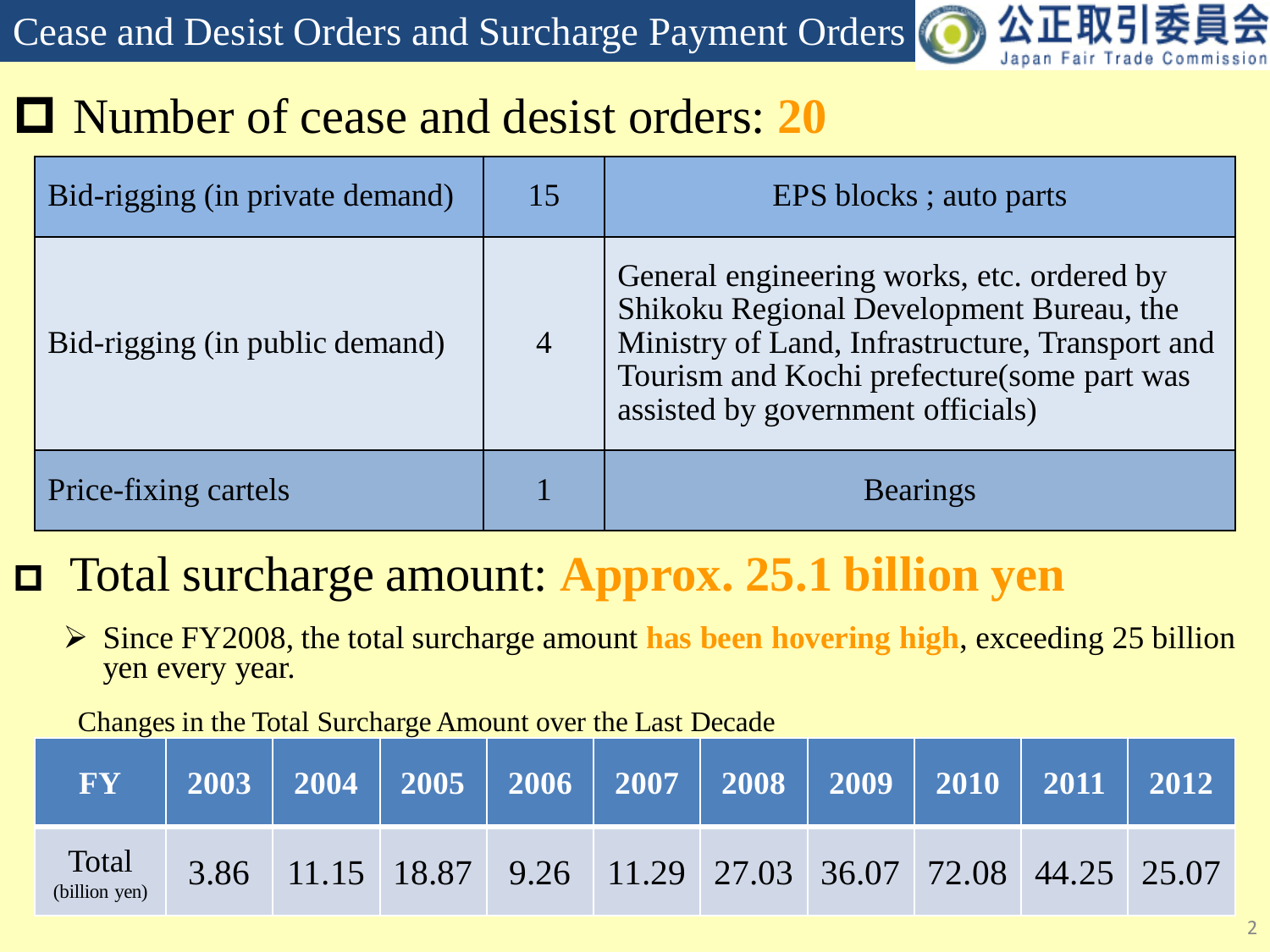

# **O** Criminal Accusation

- The JFTC **filed a criminal accusation** with the Public Prosecutor-General against seven individuals and three companies in connection with price-fixing cartel by bearing manufacturers (June 2012)
	- (i) The three companies are all large companies operating nationwide.
	- (ii) The products subject to the cartel (industrial machinery bearings and automotive bearings) are widely used in industrial machineries and automobiles and are closely related to people's lives.
- (iii) The size of the market for these products is extremely large (approx. 260 billion yen annually)
- $\Rightarrow$  Serious case with wide influence over people's lives
- The JFTC has adopted a policy to actively seek criminal charges against violations of the Antimonopoly Act (AMA), such as cartels and bid-rigging with great influence on people's lives.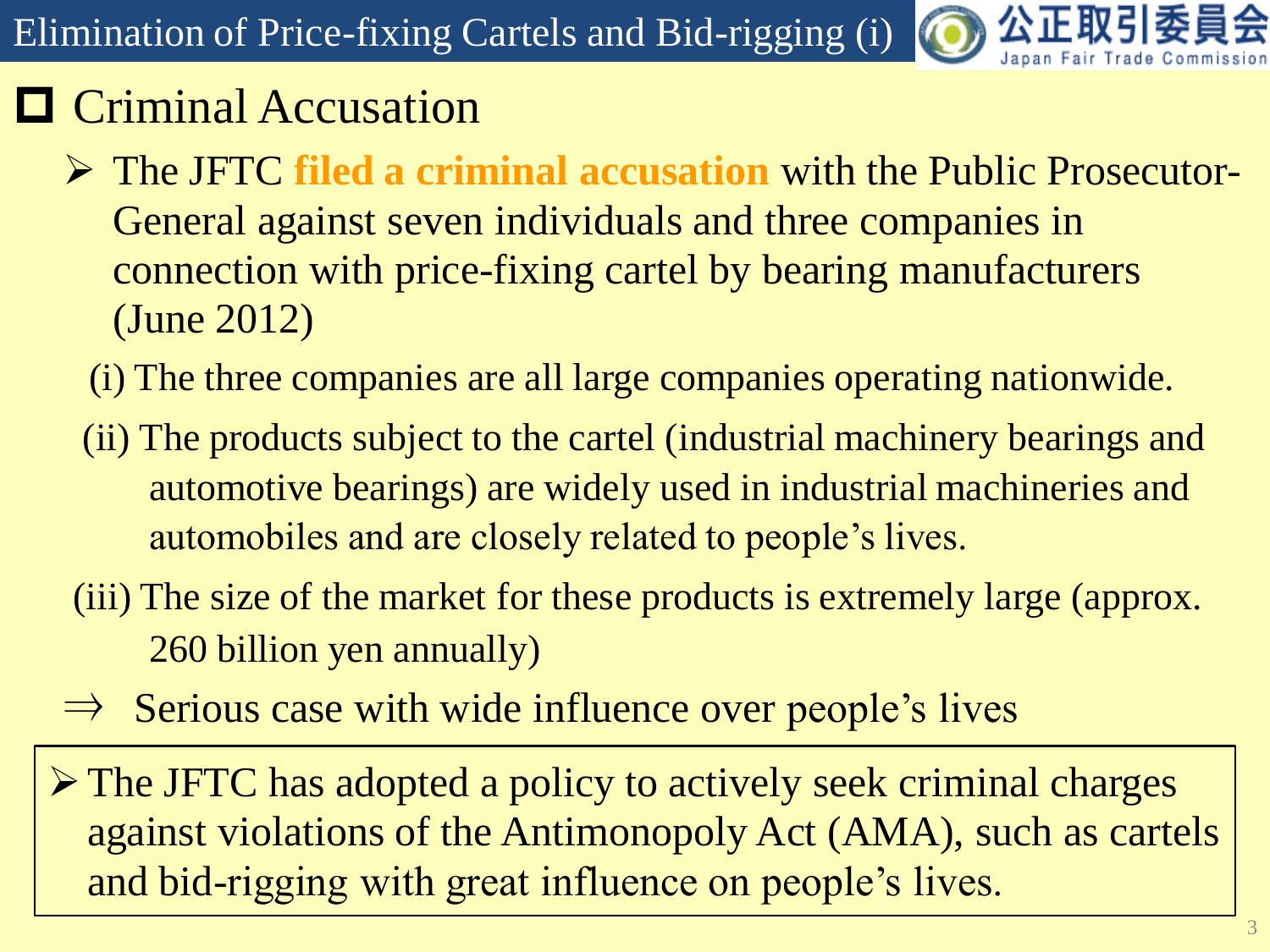Elimination of Price-fixing Cartels and Bid-rigging (ii) (O)

### The JFTC **protects consumer interests** by eliminating price-fixing cartels and bid-rigging.

- $\triangleright$  The aggregated market size for 20 cases in which the JFTC took legal measures is **approximately 480 billion yen a year**.
- The JFTC focuses on **fields closely relating to people's lives**
- The JFTC also focuses on **bid-rigging led/assisted by government officials**, where procurer side harms the public interest (e.g., bid-rigging for general engineering works, etc. ordered by the Shikoku Regional Development Bureau, the Ministry of Land, Infrastructure, Transport and Tourism)

| <b>Fields closely relating to</b><br>people's lives (example) | <b>Connection with people's lives (example)</b>                                                                                               |
|---------------------------------------------------------------|-----------------------------------------------------------------------------------------------------------------------------------------------|
| <b>Bearings</b>                                               | Used in rotational axes for wheels, transmissions, engines, etc. of<br>construction machinery, agricultural machinery, and automobiles        |
| Auto parts<br>(generators, wiper systems,<br>headlamps, etc.) | Used in automobiles                                                                                                                           |
| <b>EPS</b> blocks                                             | Expanded poly-styrol blocks used in construction works for<br>embankments, such as on soft ground and landslide areas or for road<br>widening |
| Public construction works                                     | Road repair, river improvement, and port development                                                                                          |

4

)公正取引委員会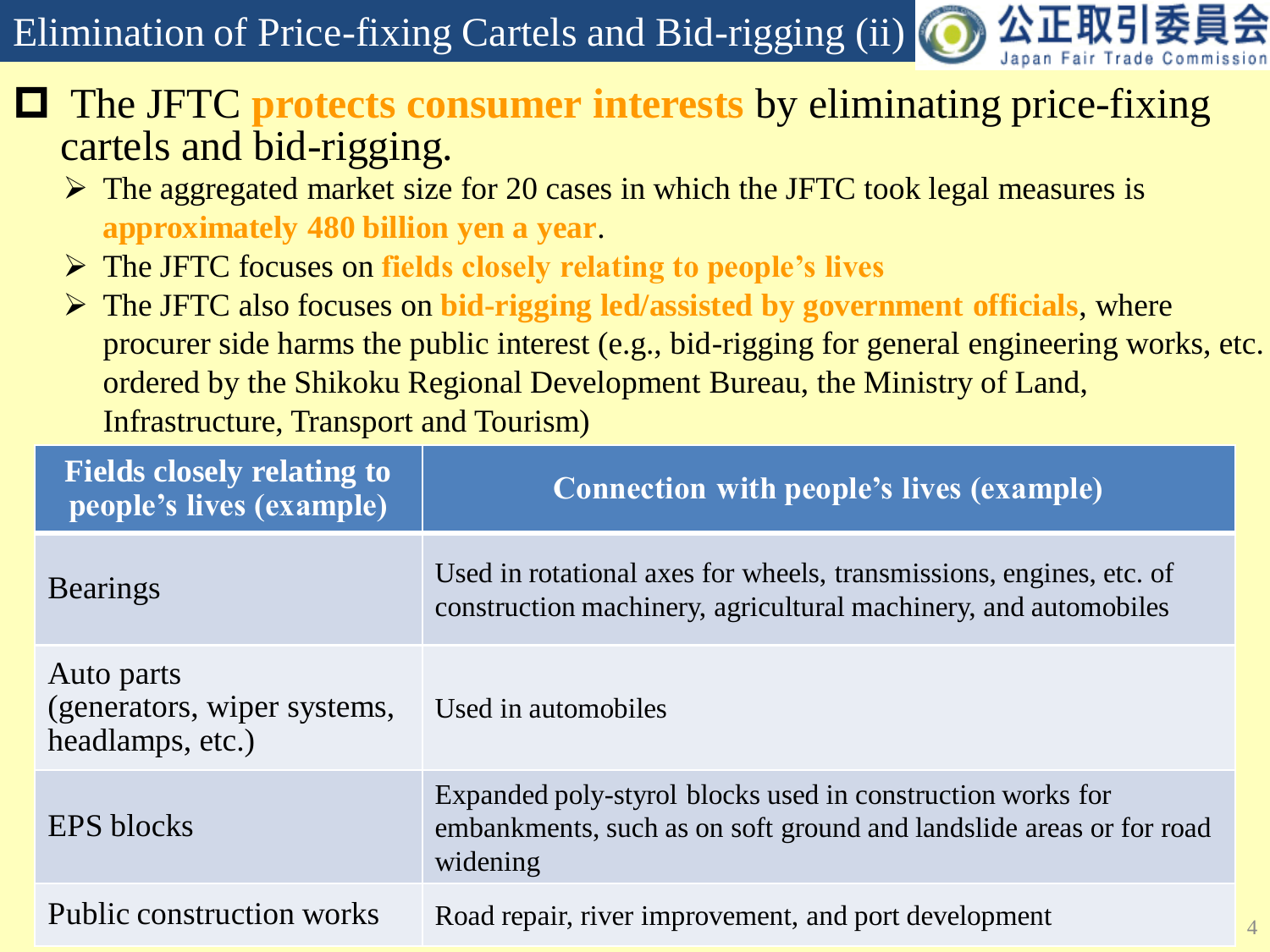公正取引 Elimination of Price-fixing Cartels and Bid-rigging (iii) (O)

#### The JFTC focuses on bid-rigging led/assisted by government officials, where procurer side **harms the public interest**.

(e.g., bid-rigging for general engineering works, etc. ordered by the Shikoku Regional Development Bureau, the Ministry of Land, Infrastructure, Transport and Tourism (MLIT))

- Officials in the Bureau **provided** the presidents of a certain construction firms with **unpublished information** (e.g., names of bidders, their evaluation scores, preset maximum prices, etc.)
	- $\Rightarrow$  In order to eliminate bid-rigging assisted by government officials, it is necessary not only bidders **but procurement agencies** to take prepare preventive measures.
- The JFTC issued cease and desist orders to **the AMA violators**, and simultaneously **demanded** the MLIT to **take remedial actions**.
	- $\Rightarrow$  The MLIT published the details of its remedial actions. (promotion of law compliance, review of the procedures for concluding bidding contracts, tightening of penalties, etc.)

The JFTC will continue to take **strict and proactive** measures against bid-rigging led/assisted by procurement agencies and other violations of the AMA, with the aim of **preventing the recurrence** of such violations.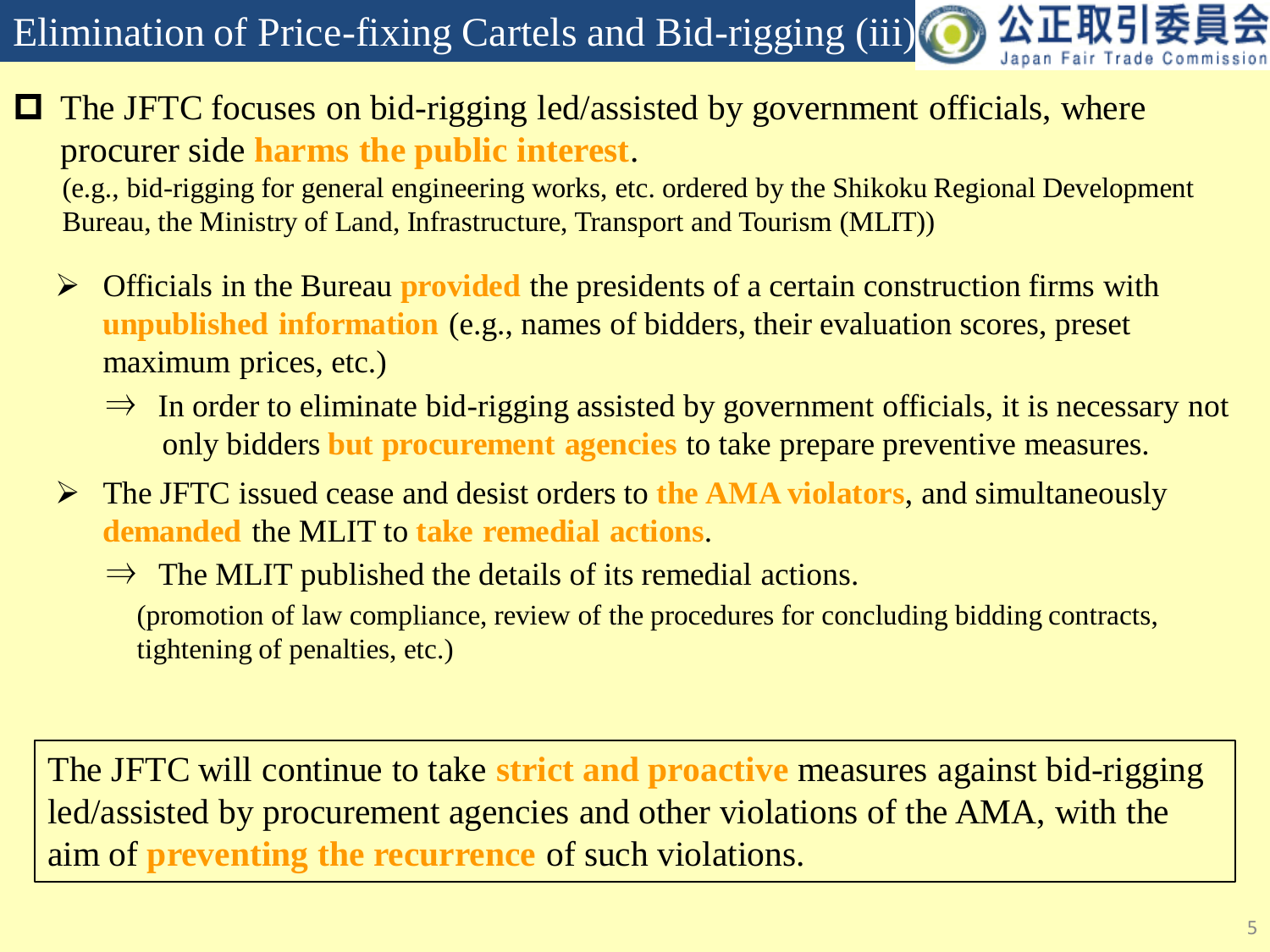

- From the perspective of preventing abuse of superior bargaining position, the JFTC conducts investigations **in an efficient and effective manner**.
	- The "Task Force on Abuse of Superior Bargaining Position" was established in November 2009.
	- The JFTC issues cautions to large-scale retailers, hotels and inns, etc. whose conducts may lead to infringements.

| R V             | 2008 | 2009 | 2010 | 2011 | 2012 |
|-----------------|------|------|------|------|------|
| Cautions issued |      |      | シン   |      |      |

The **largest number** of cautions **ever** were issued for abuse of superior bargaining position in FY2012.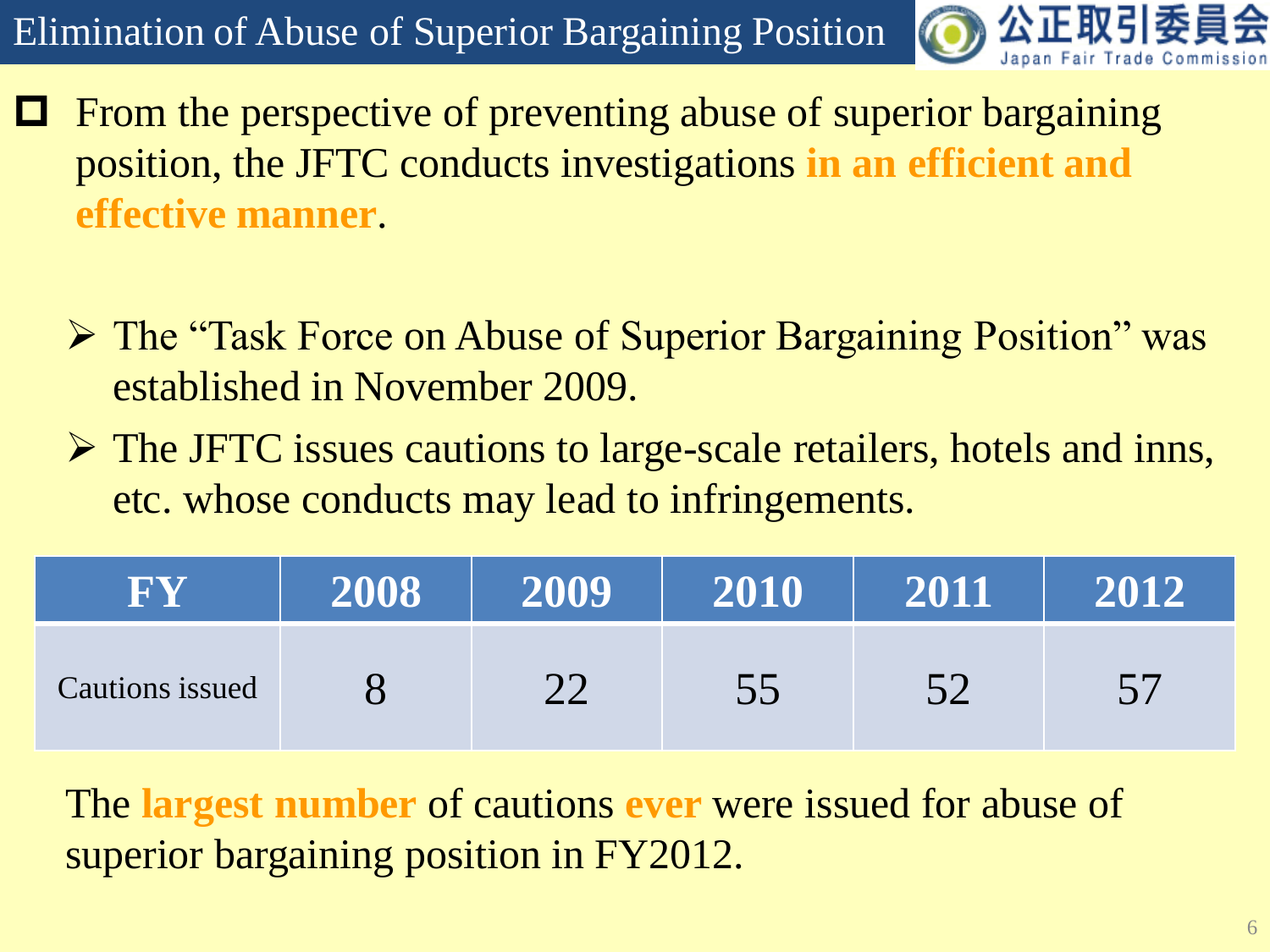

 The JFTC takes **strict measures** against unjust low price sales that fall into AMA violations.

 **Issuance and publication of warnings** against liquor wholesalers (Mitsubishi Shokuhin Co., Ltd., ITOCHU-SHOKUHIN Co., Ltd., and Nihon Shurui Hanbai Co., Ltd.) for suspicion of unjust low price sales of beer, etc. (August 2012)

 **Issuance and publication of a warning** against Mitani Co., Ltd., a petroleum product retailer, for suspicion of unjust low price sales of regular gasoline (January 2013)